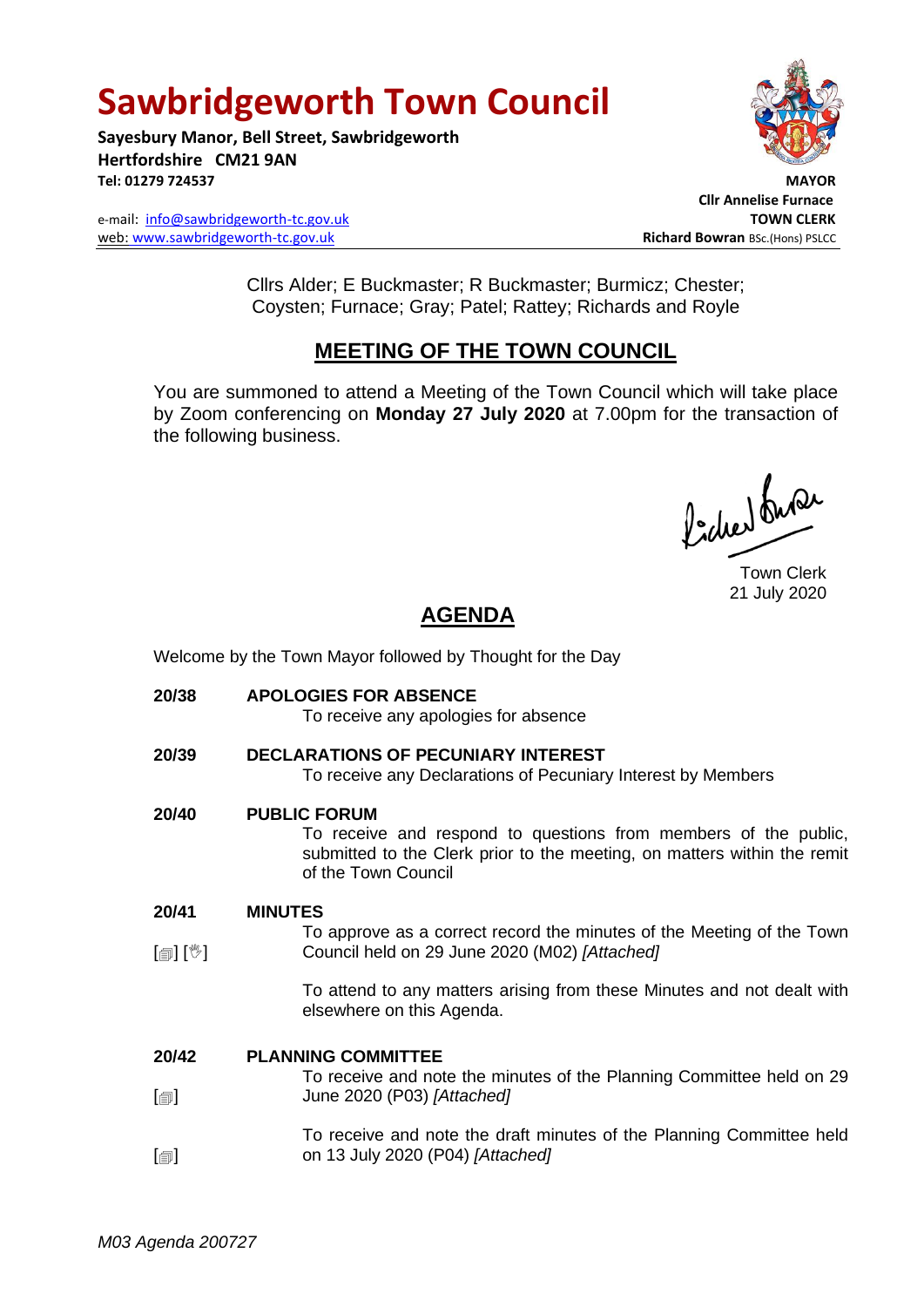### **20/43 ECONOMIC DEVELOPMENT AND STAP COMMITTEE**

 $\lceil$ To receive and note the draft minutes of the Economic Development and STAP Committee on 13 July 2020 (E01) *[Attached]*

### **20/44 AMENITIES COMMITTEE**

 $\lceil$  $\blacksquare$ To receive and note the amended draft minutes of the Amenities Committee held on 15 June 2020 (A01) *[Attached]*

#### **20/45 ECO AUDIT WORKING PARTY**

 $\lceil$  $\blacksquare$ To share the notes of the Eco Audit Working Party held on 10 June 2020 *[Attached]*

> To determine whether the Eco Audit Working party should report to the Amenities Committee or the Finance & Policy Committee.

### **20/46 MAYOR'S CORRESPONDENCE/COMMUNICATIONS**

To receive Mayor's report [*Forwarded separately]*

### **20/47 REPRESENTATIVES REPORTS**

To receive representatives reports from:

- County Councillor E Buckmaster *[Forwarded separately]*
- District Councillor Alder
- District Councillor R Buckmaster *[Forwarded separately]*
- **District Councillor Burmicz**
- Hertfordshire Police
- **Other Representatives** 
	- Cllr Royle Footpaths; Schools; Town Twinning; and VJ Day *[Forwarded separately]*
	- Cllr R Buckmaster *– RHSO; SYPRC [Forwarded separately]*

### **20/48 OFFICERS REPORTS**

 $\Box$ To receive Officers' reports for the month of July 2020 *[Attached]*

#### **20/49 GRANT APPLICATIONS**

- To consider the following grant applications:
- [創] [V] 1. Sawbridgeworth Bowling Club. To fit a handrail to the access ramp to the refurbished club house. Sum requested £500
	- 2. Hertfordshire Boat Rescue. Contribution to running cost of COVID-19 Community Support Patrols.
- $\lceil$  [ $\mathbb{I}$ ] Sum requested £500

No grants have been made this financial year from a budget of £2,500 *[Attached]*

### **20/50 SAWBRIDGEWORTH RETURN TO WORK**

To note the current measures in place and being proposed for the social distancing and safety of people as retail and commercial premises are allowed to re-open.

To review what processes would be put in place if the reoccurrence of COVID-19 was to cause a total lock down.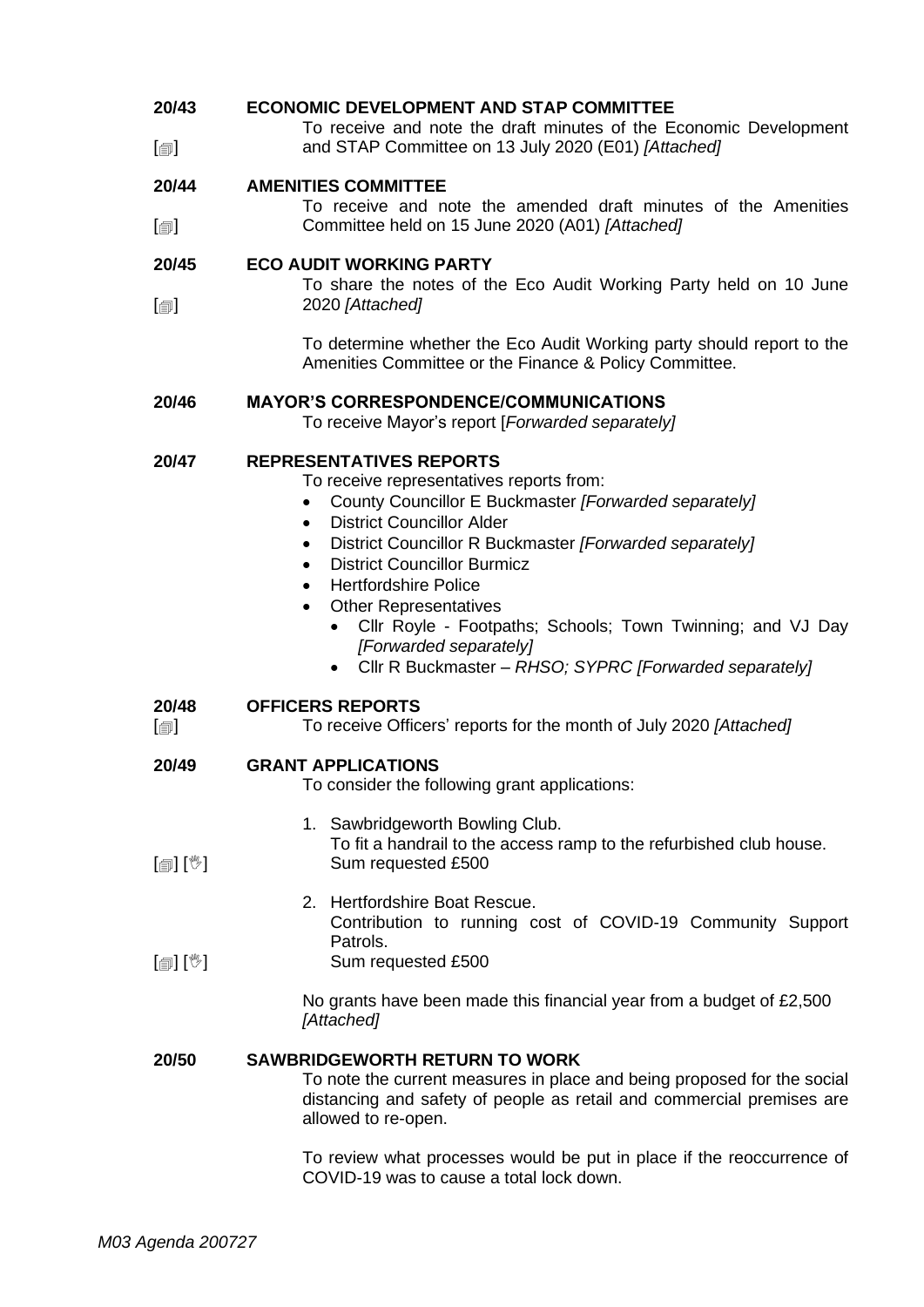| 20/51                                       | <b>SPEED MANAGEMENT STRATEGY</b>                                                                                                                                                                                                                                                                                                                                                                                                |
|---------------------------------------------|---------------------------------------------------------------------------------------------------------------------------------------------------------------------------------------------------------------------------------------------------------------------------------------------------------------------------------------------------------------------------------------------------------------------------------|
| $\textsf{[}$                                | To note the comments made in response to the HCC Speed<br>management Strategy                                                                                                                                                                                                                                                                                                                                                   |
|                                             | [Paper by Cllr Royle forwarded separately]                                                                                                                                                                                                                                                                                                                                                                                      |
| 20/52<br>$\textsf{[} \textsf{1} \textsf{]}$ | <b>TOILET TOWN TWINNING</b><br>To consider whether a toilet twinned town idea might be a useful<br>community exercise we could take the lead on, bringing together<br>schools, businesses and community groups. It also fits in with the<br>Mayor's objectives. The target would be 20 twinned toilets at £60 a time.<br>[Request by Cllr Royle; deferred from ED&STAP committee]<br>[Paper by Cllr Royle forwarded separately] |
| 20/53                                       | <b>REVIEW OF CCTV COVERAGE IN THE TOWN</b><br>To consider an update on CCTV and a review of what we have/could<br>have in town at known hotspots. [Request by Cllr Royle. Attached paper                                                                                                                                                                                                                                        |
| $\textsf{[}$                                | by the Clerk]                                                                                                                                                                                                                                                                                                                                                                                                                   |
| 20/54                                       | <b>PAPERS AND REPORTS</b><br>To determine a protocol for the production and distribution of papers<br>and reports for meetings of the Council, its Committees, sub-                                                                                                                                                                                                                                                             |
| $\textsf{[} \textsf{1} \textsf{]}$          | committees and Working Parties. [Attached paper Cllr Royle]                                                                                                                                                                                                                                                                                                                                                                     |
| 20/55                                       | <b>DEPOSIT &amp; CONSULTATION DOCUMENTS</b><br>To note receipt of any Documents for Noting and Consultation                                                                                                                                                                                                                                                                                                                     |
| 20/56                                       | <b>FINANCIAL REPORT</b><br>To note the current Financial Report                                                                                                                                                                                                                                                                                                                                                                 |
| 20/57                                       | <b>ACCOUNTS FOR PAYMENT</b><br>To note and approve accounts for payment                                                                                                                                                                                                                                                                                                                                                         |
| 20/37                                       | <b>ITEMS FOR FUTURE AGENDAS</b><br>To note any items for future agendas                                                                                                                                                                                                                                                                                                                                                         |

# **Members of the Public and the Press are cordially invited to attend all meetings of the Council and its Committees.**

# **ADDITIONAL AGENDA ITEM**

## **20/47A DEVOLUTION AND RECOVERY**

To receive initial perceptions on the Government proposals, which will be published in a White Paper in September, to force through a reorganisation of local government.

Statements have been made by HCC supporting the concept and from EHDC and the other District and Borough councils in Hertfordshire opposing the ideas.